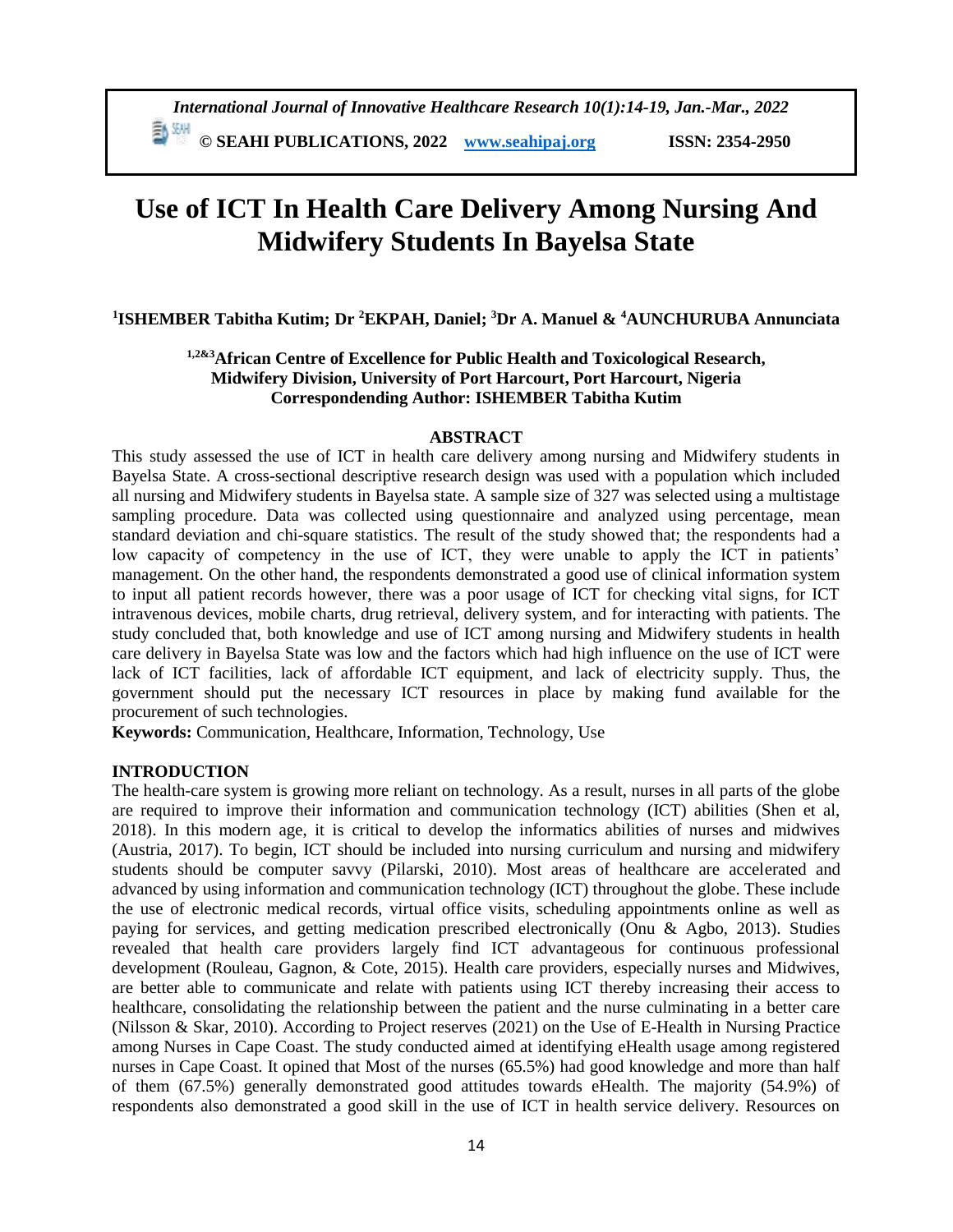eHealth were available to most nurses. The study adopted a descriptive cross-sectional study using a quantitative approach. A multistage sampling technique was employed. Data collated from 206 registered nurses in Cape Coast revealed that respondents were predominantly female (61.7%) and 38.3% were males.

Today, health systems are more efficient and more responsive to client's need due to the incorporation of ICT. This is evident in the reduced healthcare costs, improved delivery and effectiveness of healthcare services and the increase in patient safety and decision support for clinicians (Remlex, 2007, O. Carroll, Yasnoff, Ripp & Martin 2007, Acheampong, 2012).

Nursing form the greatest percentage of health care professionals worldwide and so play a crucial role in championing health care reforms such as the adoption of ICT (Institute of Medicine, 2004). In high income countries, nurses interact most with ICT systems due to the demands of their work. They are indispensable when it comes to helping patients set up their own health records, or explaining to them how they can use a patient's portal (Onu & Agbo, 2013). In order to obtain the greatest benefit from ICT, nurses must play a leading role to its adaptation. However, studies have proven that nurses are dissatisfied with electronic health solutions provided for them due to lack of consultation. Other reasons were that the computer systems were laborious to use, illogical, slow, complex and undependable sometimes (Adams, Adams, Thorogood, Buckingham & Azza, 2015).

The use of ICT is getting special emphasis in the education of health workers, especially in nursing and midwifery education since they are with the patient 24 hours a day (Hallia et al, 2014). As a result, Nurse Educators must teach students skills that are suitable for the degree of competence needed at various phases of their careers. Surprisingly, information and communication technology (ICT) is changing the health-care sector and is now an essential component of health-care delivery (Canadian Nurses Association, 2006). According to studies, health care professionals see eHealth as a valuable tool for continuing their education (Rouleau, Gagnon & Cote, 2015).

The youths and students including student nurses and midwives tend to prefer the use of ICT in leisure and other social communication, with less regard on its use for education and health care delivery as their profession demands. They value its use in social activities and see it as boring and cumbersome in education and delivery of health care. With the emergence of Covid-19, with its associated precautions such as social distancing, avoiding unnecessary movements by staying at home, e-learning, tele nursing and tele-medicine has become imperative to both the students, lecturers and patients. It is therefore of utmost importance to ensure that student nurses and midwives are well equipped in the use of ICT in Health Care Delivery, to enable them to become relevant to the fast changing method of healthcare in the global world. According to Huges, Joshi, and Lipke (2014), despite the fact that ICT is quickly growing in the healthcare system and nurses make up the bulk of the healthcare team, studies indicate that nurses have not kept up with technological advancements.

The researcher observed that student nurses and midwives in Bayelsa state are uninterested in using information and communication technology in health care delivery. The development of ICT skills among student nurses and midwives in Bayelsa state has been hampered by a variety of obstacles. According to Bello and colleagues (2017), this is due to a lack of understanding about how to use it, the absence of ICT equipment, restrictions on its usage to prevent damage and improve maintenance, a lack of power supply, and a lack of information seeking abilities. It is on this note that this study was aimed at investigating the use of ICT in healthcare delivery, among student nurses and midwives in Bayelsa State.

# **Objectives**

- 1. To find out how student nurses and midwives use ICT in Health Care Delivery in Bayelsa State.
- 2. To determine the resources available for use of ICT in Health Care Delivery among student nurses and midwives in Bayelsa State.
- 3. To identify the factors that influence the use of ICT among student nurses and midwives in Health Care Delivery in Bayelsa State.

#### **Research Questions**

1. What are the ways student nurses and midwives use ICT in Health Care Delivery in Bayelsa State?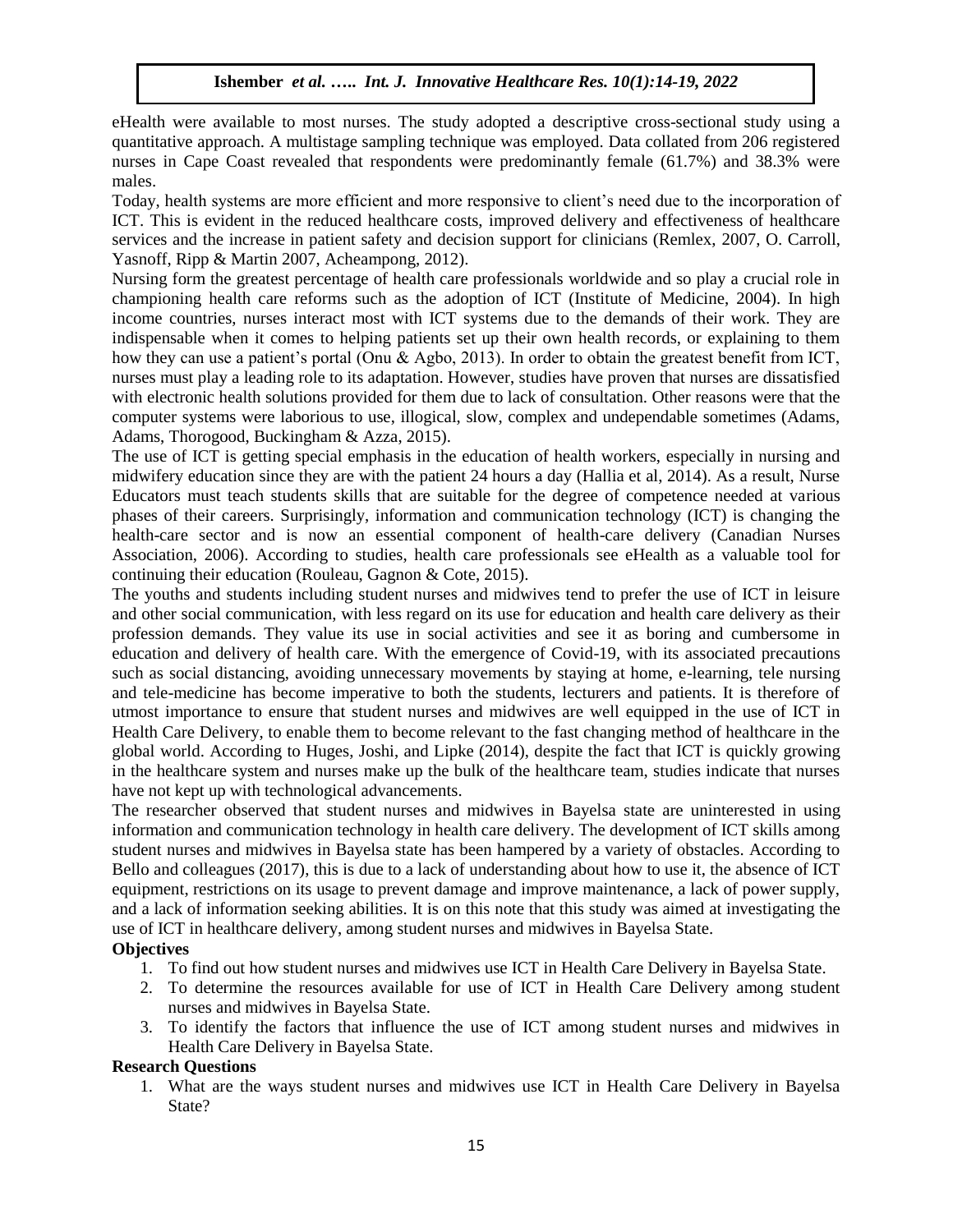- 2. What are the resources available for the use of ICT in Health Care Delivery among nursing and midwifery students in Bayelsa State?
- 3. What are the factors that influence the use of ICT among student nurses and midwives in Bayelsa State?

# **Hypothesis**

The null hypothesis below was stated to guide the study:

**Ho:** There is no significant association between the resources available and use of ICT in health care delivery among nursing and midwifery students in Bayelsa State.

# **METHODOLOGY**

The study adopted a cross-sectional descriptive study. The population of the study included all nursing and Midwifery students in Bayelsa State. The instrument for data collection was a structured questionnaire and data collected were analysed with the aid of the statistical product for service solution (SPSS) software version 25 using percentage, mean, standard deviation and chi-square statistics. The sample size for the study was 327 which was selected using the multistage sampling procedure which included three procedures.

First Stage: Systematic sampling method was first used to select students by skipping the first-class level and picking from the second and then subsequently in an alternate manner. This made us to have four (4) groups as follows; School of Nursing Level 200; School of Midwifery- Final year students, Niger Delta state University students – 200 level and 400 level.

Second stage: Simple random sampling method was used to select two (2) groups out of the four groups and the two groups selected were School of Midwifery Tombia Bayelsa State and Niger Delta University, Wilberforce Island - 400 Level students.

Third Stage: Simple random sampling method was again used to select the students at random until the required sample size which is 327 respondents was reached. This final selection was done by writing numbers from 1 to 428, after which the students were asked to pick the papers at random. After picking the papers, the first 327 students who picked the papers were selected for the study. They were educated and instructed on how to answer the questionnaire. They were then grouped in sections for the distribution of the questionnaire in order to ensure orderliness and maximum retrieval of the research instruments. Each section of participants given questionnaire were collected same day.

# **RESULTS**

The results of the study are presented below: **Table 1: Ways in which respondents use ICT** 

|           | Table 1. Ways in which respondents use TCT                                                                              |                                   |                                                   |                                |               |             |                   |  |  |
|-----------|-------------------------------------------------------------------------------------------------------------------------|-----------------------------------|---------------------------------------------------|--------------------------------|---------------|-------------|-------------------|--|--|
| <b>SN</b> | <b>Items</b>                                                                                                            | Available &<br><b>Functioning</b> | <b>Available</b><br>but Not<br><b>Functioning</b> | <b>Not</b><br><b>Available</b> | Don't<br>Know | <b>Mean</b> | <b>Std</b><br>Dev |  |  |
|           | Student nurses/midwife can use<br>ICT equipment (medical devices)<br>for checking vital signs                           | 167                               | 4                                                 | 133                            | 13            | 3.02        | 1.05              |  |  |
| 2         | Students can use clinical<br>information system to input all<br>patient records                                         | 167                               | 0                                                 | 150                            | $\theta$      | 3.05        | 1.00              |  |  |
| 3         | Students have competency in the<br>use of intravenous devices,<br>mobile charts, drug retrieval and<br>delivery systems | 22                                | $\overline{0}$                                    | 150                            | 145           | 1.68        | .79               |  |  |
| 4         | Capable of interacting with<br>patients through the use of ICT as<br>it relates to their health                         | 9                                 | $\theta$                                          | 162                            | 146           | 1.59        | .64               |  |  |
|           | <b>Grand mean</b>                                                                                                       |                                   |                                                   |                                |               | 2.33        | 0.87              |  |  |
|           | $0.41$ $0.50$ D. $0.701$ $0.50$ $0.701$ $0.7$                                                                           |                                   |                                                   |                                |               |             |                   |  |  |

**Criterion mean = 2.50. Decision: <2.50 is poor, ≥2.50 is good.**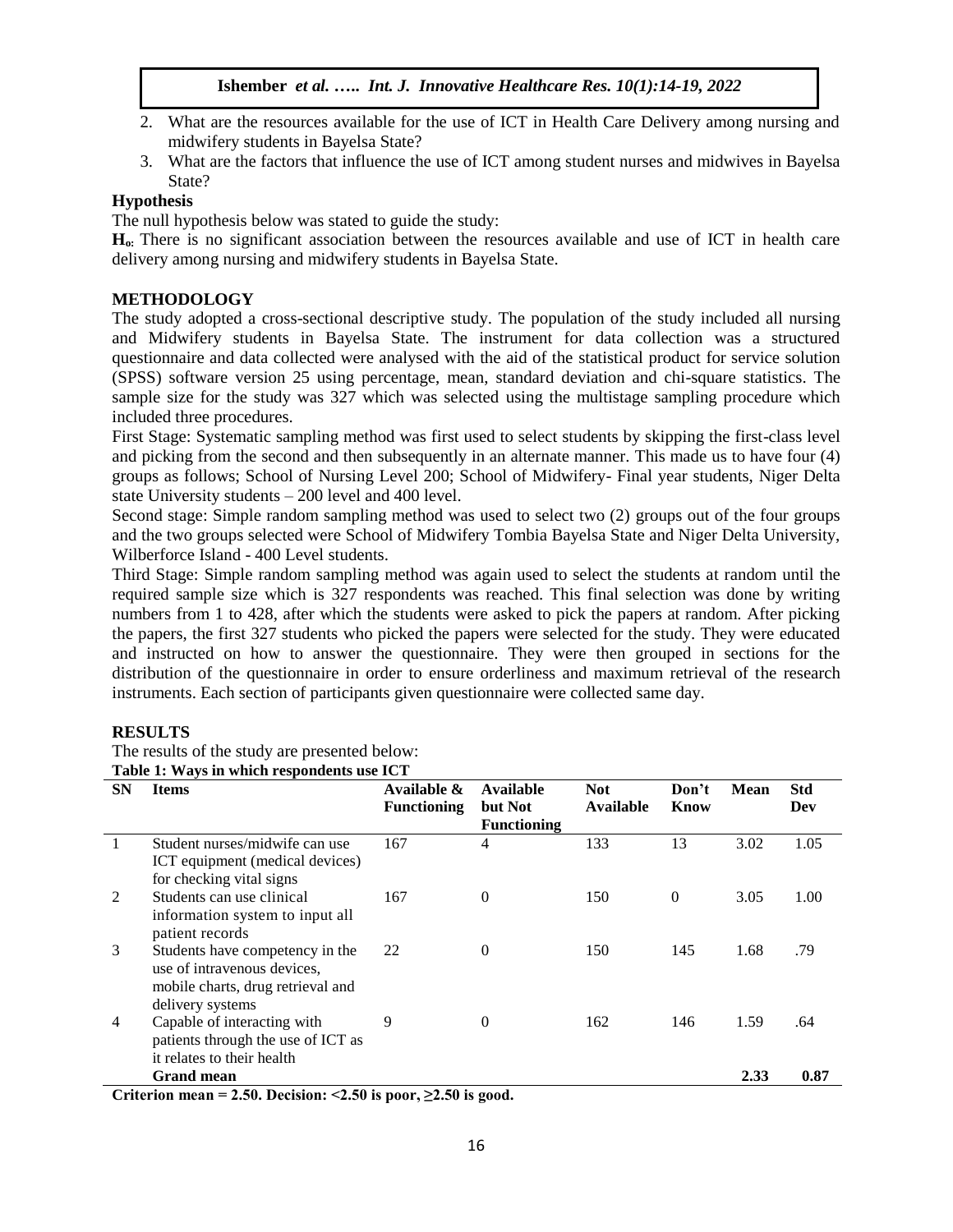Table 1 showed the ways in which respondents used ICT. The result showed that the use of ICT among the respondents was poor as the grand mean of 2.33±0.87 was lesser than the criterion mean of 2.50 indicating a poor usage. On the other hand, the respondents demonstrated a good use of clinical information system to input all patient records however, there was a poor usage of ICT for checking vital signs, poor use of ICT intravenous devices, mobile charts, drug retrieval, delivery system, and use of ICT for interacting with patients.

|  | Table 2: Availability of Resources for the use of ICT among respondents |  |
|--|-------------------------------------------------------------------------|--|
|--|-------------------------------------------------------------------------|--|

| <b>SN</b> | <b>Items</b>                                                | <b>SA</b> | A   | D              | <b>SD</b> | <b>Mean</b> | <b>Std Dev</b> |
|-----------|-------------------------------------------------------------|-----------|-----|----------------|-----------|-------------|----------------|
|           | Health care workers are using the ICT adequately in<br>13   |           | 145 | 156            |           | 2.04        | 1.05           |
|           | patients' care                                              |           |     |                |           |             |                |
| 2         | Computers are available and in good working condition       | $\Omega$  | 145 | $\overline{4}$ | 168       | 2.44        | .52            |
|           | There is enough funding on the use of ICT in healthcare     | 94        | 146 | 16             | 61        | 3.00        | .83            |
|           | delivery                                                    |           |     |                |           |             |                |
| 4         | There is a constant internet connection in the hospital for | -94       |     | 148            | 74        | 2.12        | 1.28           |
|           | the use of ICT in patient care                              |           |     |                |           |             |                |
|           | Grand mean                                                  |           |     |                |           | 2.40        | 0.92           |

**Criterion mean = 2.50. Decision: <2.50 is low extent, ≥2.50 is high extent**

Table 2 showed the availability of resources for the use of ICT among respondents. The result of the study showed that the extent to which resources are available for the use of ICT among the respondents was low as the grand mean of  $2.40\pm0.92$  was lesser than the criterion mean of 2.50 indicating a low extent. However, there was enough funding on the use of ICT in healthcare delivery as indicated by the respondents.

**Table 3: Factors that influence the use of ICT among respondents**

| <b>SN</b> | $\sim$<br><b>Items</b>                              | <b>SA</b> | A        | D        | <b>SD</b>        | <b>Mean</b> | <b>Std Dev</b> |
|-----------|-----------------------------------------------------|-----------|----------|----------|------------------|-------------|----------------|
|           | Lack of interest on the use of ICT in healthcare    | 0         | 168      | 149      | $\theta$         | 2.05        | .99            |
|           | delivery                                            |           |          |          |                  |             |                |
| 2         | Lack of ICT facilities                              | 61        | 252      | $\Omega$ | $\overline{4}$   | 3.17        | .41            |
| 3         | Prohibition of students on the use of ICT by senior | 7         | $\theta$ | 309      |                  | 1.06        | .44            |
|           | colleagues                                          |           |          |          |                  |             |                |
| 4         | Resistance to new technology                        | 8         | 168      | 141      | $\left( \right)$ | 2.13        | 1.02           |
| 5         | Poor training on the use of ICT                     | 22        | 168      | 120      |                  | 2.29        | 1.05           |
| 6         | Lack of affordability of ICT equipment by the       | 143       | 171      | 3        | $\theta$         | 3.43        | .55            |
|           | hospital                                            |           |          |          |                  |             |                |
|           | Lack of electricity supply                          | 118       | 65       | 113      | 21               | 2.59        | 1.30           |
| 8         | Failure of equipment                                | 3         | 65       | 134      | 115              | 1.80        | .79            |
|           | <b>Grand mean</b>                                   |           |          |          |                  | 2.32        | 0.82           |

Criterion mean = 2.50. Decision: <2.50 is low,  $\geq$ 2.50 is high influence

Table 3 showed the factors that influenced the use of ICT among respondents. The result showed that the factors which had high influence on the use of ICT among the respondents were lack of ICT facilities (3.17), lack of affordable ICT equipment (3.43) and lack of electricity supply (2.59).

| Table 4: Chi-square test showing significant association between the availability of ICT resources |  |  |
|----------------------------------------------------------------------------------------------------|--|--|
| and use of ICT in health care delivery in Bayelsa State                                            |  |  |

| <b>Availability</b>                                 | Use of ICT |           | <b>Total</b> | df | $X^2$ -value | p-value* | <b>Decision</b> |  |
|-----------------------------------------------------|------------|-----------|--------------|----|--------------|----------|-----------------|--|
|                                                     | Yes        | No        |              |    |              |          |                 |  |
|                                                     | $F(\%)$    | $F(\%)$   |              |    |              |          |                 |  |
| Available                                           | 146(85.4)  | 25(14.6)  | 171(100)     |    | 231.09       | 0.00     | $Ho$ rejected   |  |
| Not avail.                                          | 0(0.0)     | 146(100)  | 146(100)     |    |              |          | $Ha$ accepted   |  |
| Total                                               | 146(46.1)  | 171(53.9) | 317(100)     |    |              |          |                 |  |
| $\star$ C $\cdot$ $\cdot$ C $\cdot$ $\cdot$ $\cdot$ |            |           |              |    |              |          |                 |  |

\*Significant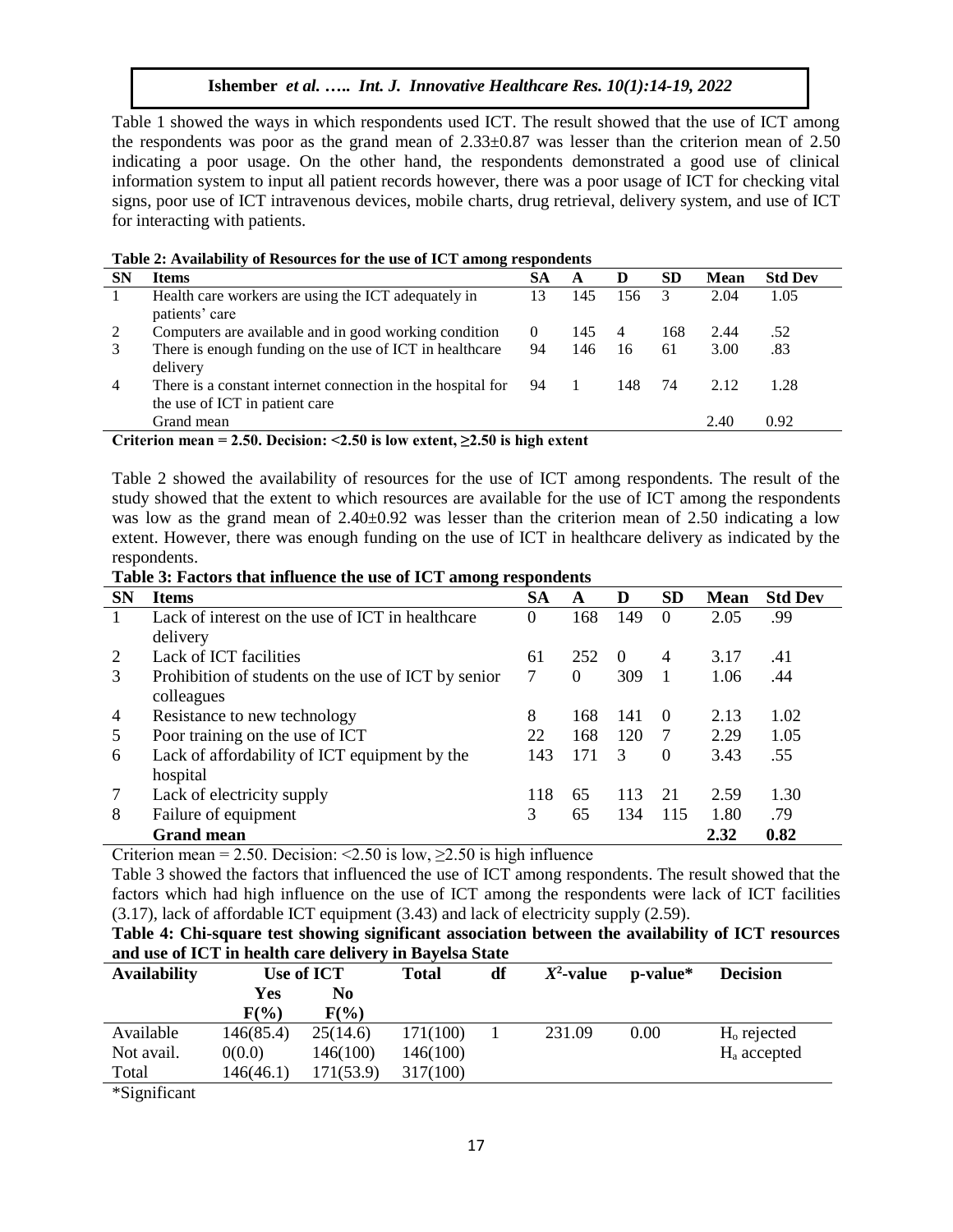The Chi-square test of the relationship between the availability of ICT resources and the usage of ICT in health care delivery in Bayelsa State is shown in Table 4.8. Because the p-value was less than 0.05, the results indicated that there was a significant relationship between availability of ICT resources and ICT usage  $(X^2$ -value = 231.09; df = 1; p = 0.00). As a result, the null hypothesis was rejected, and the alternative hypothesis was accepted, stating that there is no significant relationship between the availability of ICT resources and the usage of ICT in health care delivery in Bayelsa State.

# **DISCUSSION OF FINDINGS**

The finding of this study showed that the use of ICT among the respondents was poor as the grand mean of 2.33±0.87 was lesser than the criterion mean of 2.50 indicating a poor usage. On the other hand, the respondents demonstrated a good use of clinical information system to input all patient records however, there was a poor usage of ICT for checking vital signs, poor use of ICT intravenous devices, mobile charts, drug retrieval, delivery system, and use of ICT for interacting with patients. This finding of the study is in line with that of Baridam et al., (2019) which showed that, poor use of information and communication technologies probably because, as early reported, they were old and obsolete. The finding of this study is also in line with that of Irinoye et al., (2013) which showed that close to half of the respondents indicated that they had never used information technology in patient management.

The research also revealed that close to half the respondents stated that they had not utilised information technology for patient care. The findings from this study are in accordance with Irinoye et al., (2013). The findings of the study showed that the extent to which resources are available for the use of ICT among the respondents was low as the grand mean of  $2.40\pm0.92$  was lesser than the criterion mean of 2.50 indicating a low extent. This finding of the study is in line with that of Baridam et al., (2019) which showed that, the information and communication technologies available were obsolete and old and should be recycled, invariably, information and communication technologies were not available.

The result showed that the factors which had high influence on the use of ICT among the respondents were lack of ICT facilities (3.17), lack of affordable ICT equipment (3.43) and lack of electricity supply (2.59). The result showed that there was a significant association between availability of ICT resources and use of ICT ( $X^2$ -value = 231.09; df = 1; p = 0.00). It was found that the defective infrastructure in hospitals was responsible for the lack of efficiency in the delivery of medicine in the area and was substantially agreed by the Baridam etc. (2019),  $t(246)=5.041$ ,  $p < .0005$ ). The findings of this study were equally consistent with that of Afoayan, et al (2014), which showed that, in areas such as increased efficiency, better doctor/patient relations, faster medical diagnosis and easy collaboration among health professionals, most healthcare professionals claimed that ICTs had a good impact on their work functions and productivity.

# **CONCLUSION**

Based on the research results, it was concluded that the nursing and midwifery students in Bayelsa State had low level of use of information and communication technology which was influenced by the absence of ICT facilities, a lack for affordable ICT equipment and a lack of electricity.

# **RECOMMENDATIONS**

The following recommendations were made based on the findings of the study:

- 1. The government should ensure that funds should be accessible through the ministry of Information and Technology yearly, at the health system by providing the needed ICT equipment, as this will reduce the stress of patients getting quality care via telemedicine. Distance will no longer be a barrier.
- 2. The nursing and midwifery institutions should incorporate information and communication technology training into the academic programme in each semester time table to equip them with the needed knowledge about ICT.